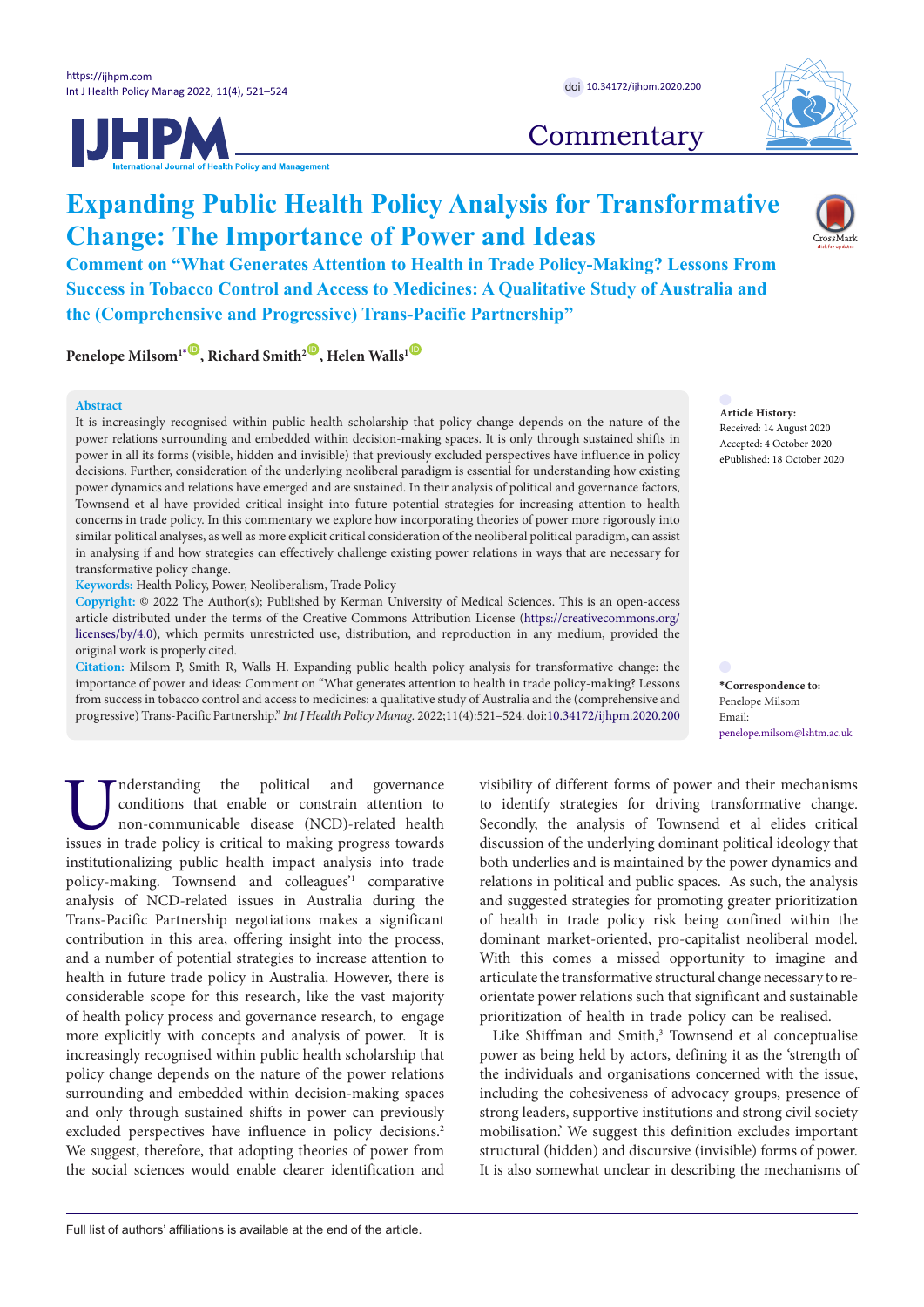power (ie, how it actually operates). Finally, it fails to indicate the impact of power in terms of policy action or inaction. Various useful theories and frameworks of power have been developed by social and political science scholars<sup>2,4,5</sup> and more recently public health academics.<sup>6</sup> While each has specific strengths, we explore here Gavanta's Power Cube as one example of a useful analytical tool for understanding policy processes and subsequent policy action or inaction, including, we argue, how and why health issues are not prioritized on trade policy agendas. Further, such frameworks have the potential to help public health policy scholars, practitioners and advocates identify and evaluate if and how different strategies for change in turn change the power relations that currently hold health issues outside the concerns of trade policy-makers.2 They can also provide a tool for coordinating complementary actions to challenge power across different spaces (open, closed, invited and claimed) and levels (international, national and sub-national) to more effectively and sustainably transform power relations.2

Building on Lukes' three dimensions of power,<sup>5</sup> Gavanta outlines three key forms of power. Visible power refers to observable influence over *decision-making* and includes the visible and definable aspects of political power – formal rules, procedures and authorities of decision-making. For example, most governments do not have formal structures for meaningful involvement of public health actors or civil society in trade policy development while corporate actors generally do, contributing to their significant influence over trade policy decisions. Hidden power refers to controlling the political agenda and involves the processes by which certain powerful people and institutions take advantage of economic structures and institutional practices to limit who is included in decision-making spaces, whose interests are valued and the scope of alternatives for consideration.<sup>4</sup> For example, as was identified by Townsend et al, alcohol exporting countries tend to neglect alcohol-related public health concerns in the trade domain.

Invisible power is about shaping interpretation and perceptions of what is acceptable.<sup>2</sup> It the most insidious and pervasive form of power and tends to be most commonly neglected in health policy and governance research. Invisible power involves shaping the 'psychological and ideational boundaries' of participation with significant problems and potential solutions held outside the consciousness of the actors involved, including those directly affected by the problem.2 This is achieved through mechanisms of socialisation, including the transfer of culture and ideas, that promote the perception of issues in one way rather than another, ultimately defining what solutions are normal, acceptable and safe.<sup>2</sup> As such, policy actors can be prevented from elevating solutions in their own real interest<sup>5</sup>. For example, NCDs are widely understood as problems of 'individual responsibility' and demand for risk commodities including alcohol and ultra-processed foods (UPF) a matter of choice, not a supply problem facilitated by trade liberalization. As such, nutrition and alcohol-related harm are often not perceived as issues to be considered within trade policy.<sup>7-9</sup> While actors can have agency over invisible power, it can also operate at the system

level. Over time the norm of prioritizing economic interests over food and alcohol-related health issues in trade policymaking have become entrenched and public health strategies that interfere with 'free' and open markets are considered radical.

Neoliberalism can be defined as a policy paradigm focused on reshaping the regulatory environment in favour of free market principles as the most effective means of achieving economic growth and public welfare.<sup>10,11</sup> Rushton and Williams describe neoliberalism as the 'deep core' of the contemporary global political economy providing an overarching logic, set of assumptions and values operating across policy domains. As such they consider neoliberalism to have profoundly affected the configuration of global health policy-making power and authority.12 We hold a similar perspective and argue therefore that power relations and dynamics in trade and health policymaking should explicitly be considered within the context of neoliberalism, although specificity, nuance and reflexivity are critical to understanding neoliberalism's varied manifestations in different political and cultural contexts and for not over-stating its impacts.13 Townsend et al do note in their introduction that framings used in trade policy discourse that align with a 'dominant neoliberal market-oriented discourse' promotes the privileging of UPF and alcohol companies' export interests over NCD prevention concerns. They also report in their findings that only framings of access to generic medicines aligned with neoliberal ideas were advanced by trade actors. However, a deeper interrogation of how any of the other various 'political and governance conditions' identified in the analysis have themselves been shaped by and generate power relations and dynamics under the neoliberal policy paradigm would be valuable.

For example, neoliberalism has facilitated the profitability and global expansion of UPF and alcohol corporations and advertising/marketing agencies.14 This has given UPF and alcohol corporations the capacity to undertake intensive and sophisticated marketing campaigns embedding their products in different cultures through shifting cultural norms around consumption of their products<sup>15</sup>; and to use various strategies to amplify framing of NCDs that resonate with neoliberal values of freedom and individual choice.16 Via these mechanisms corporations capture invisible power influencing the way the public, political parties and trade policy-makers perceive NCDs and the appropriate policy responses as largely limited to individual-level harm reduction interventions. Corporations are also able to take advantage of hidden power under neoliberalism. Given governments' reliance on private industry profit to achieve the narrow economic growth objective, profitable corporations enjoy close relationships with and access to trade policy-makers and the trade policy agenda is largely shaped by their interests, as was identified by Townsend et al. Most directly, neoliberal logic has shaped the existing international trade and investment agreement context that provides corporations with legal grounds and means to threaten or pursue legal challenges against NCD policy. While this may be a relatively effective mechanism of visible power, as Townsend et al found, trade or investmentrelated litigation can also generate greater attention to NCD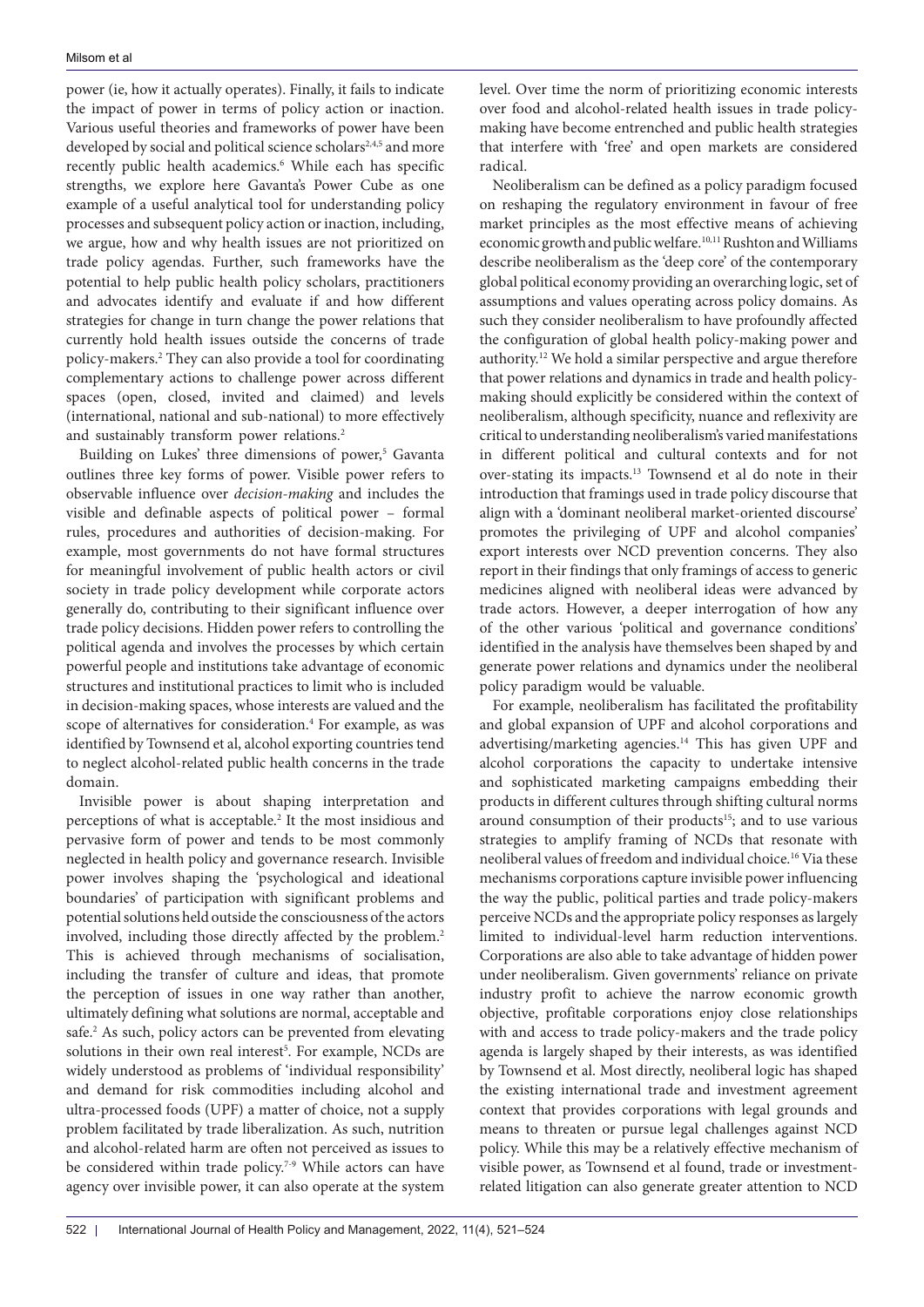# issues in trade policy spaces.

While the researchers make important recommendations for promoting greater prioritisation of health in trade policy, without incorporating explicit and comprehensive analysis of power and paradigms, their analysis tends to remain for the most part constrained within the existing structures of neoliberalism and the associated power structure. For example, they propose mandatory health impact assessments of proposed trade texts and further studies to collect the evidence on the causal connections between NCD risk products and trade deals. While these are important considerations, we also know that instrumental power alone, for example using public health knowledge and evidence to encourage policy action, is alone usually insufficient to drive public policy change. For evidence to drive policy action is must also generally be confluent with current political discourse and ideological conditions.<sup>17</sup>

The authors also call for greater trade literacy amongst the health community, including health policy-makers, as well as institutional changes that ensure participation of these health actors in trade negotiation processes. But participation does not necessarily translate into sharing power, including hidden (agenda-setting) power. For example, after pressure during the Trans-Pacific Partnership negotiations, the US government proposed establishing a Public Interest Trade Advisory Committee to input into negotiations. However, Public Interest Trade Advisory Committee members would be bound by nondisclosure agreements, restricting their engagement with the wider civil society movement and be located in less influential groups than industry representatives.<sup>18</sup> In Thailand, despite improving health policy-maker's trade literacy and increasing public health actor participation in trade policy spaces, it is not clear that these changes actually influenced Thailand's trade negotiating positions.<sup>19</sup> We suggest that these examples indicate that without transforming the overarching policy paradigm, the existing dynamics of hidden power in trade policy spaces are simply reproduced, albeit more subtly, within new institutional arrangements.

Finally, we strongly agree that the potential wide-ranging impacts of trade agreements on the social determinants of health, including environment, employment, human rights and social sectors, provides critical opportunities for a broader coalition of public interest actors. But what strategies can these public interest actors use to effectively challenge existing power relations and how much can they achieve under the existing paradigmatic constraining goals and values? We suggest such a coalition may be most effective in advancing shared interests in trade policy if it coalesced around an alternative paradigm with new values and goals. A paradigm that, for example, is designed to reshape rather than grow the economy and aims to meet the health and social needs of the population within the means of the planet.<sup>20,21</sup> A broad coalition of public interest actors could then, for example, begin to claim back some invisible power by disseminating framings that resonate with their new shared ideology, expanding the ideational boundaries around how issues are interpreted and future possibilities for addressing them. For example, decoupling the neoliberal association of

free markets with free choice, and communicating a more nuanced understanding of the complex structural and social forces interacting to regulate behaviour can expand the boundaries around conceivable policy options to include those that would genuinely support informed choices and create environments in which health products are affordable and accessible.20

We acknowledge though that driving paradigmatic change is an enormously challenging undertaking, especially for less powerful actors. Theories proposed by some scholars indicate that relatively smaller-scale strategies, like many suggested Townsend et al, can generate cumulative healthy adjustments to and additional health protective measures within trade policy which eventually can lead to the necessary broader paradigmatic transformation.<sup>22</sup> However, we would again caution that if such strategies do not effectively challenge all existing forms of power that maintain current trade policymaking norms where trade is often prioritized over health, they are unlikely to lead to transformative change.

Through their analysis of political and governance factors, Townsend et al have provided critical insight into future potential strategies for increasing attention to health concerns in trade policy. We propose future research builds on this and other similar political analyses to adopt a more indepth conceptualization and analysis of power with explicit critical reflection of the paradigmatic context shaping the power relations between trade, public health and corporate actors. Using such an approach may facilitate the discovery and development of potential strategies to tackle the deep structural causes of NCD risk exposure.

#### **Ethical issues**

Not applicable.

#### **Competing interests**

Authors declare that they have no competing interests.

### **Authors' contributions**

PM designed the commentary with input from RS and HW. PM drafted the manuscript. Critical revisions of the manuscript for important intellectual content were conducted by all authors.

#### **Funding**

This work was supported by doctoral funding from the Wellcome Trust [grant number 203286/Z/16/Z] received by PM.

#### **Authors' affiliations**

1 Department of Global Health and Development, Faculty of Public Health and Policy, London School of Hygiene and Tropical Medicine. London, UK. <sup>2</sup>College of Medicine and Health, University of Exeter, Exeter, UK.

#### **References**

- 1. Townsend B, Friel S, Schram A, Baum F, Labonté R. What generates attention to health in trade policy-making? Lessons from success in tobacco control and access to medicines: a qualitative study of Australia and the (comprehensive and progressive) Trans-Pacific Partnership. *Int J Health Policy Manag*. 2021;10(10):613-624. doi:[10.34172/ijhpm.2020.80](https://doi.org/10.34172/ijhpm.2020.80)
- 2. Gaventa J. Finding the spaces for change: a power analysis. *IDS Bull*. 2006;37(6):23-33. doi[:10.1111/j.1759-5436.2006.tb00320.x](https://doi.org/10.1111/j.1759-5436.2006.tb00320.x)
- 3. Shiffman J, Smith S. Generation of political priority for global health initiatives: a framework and case study of maternal mortality. *Lancet*. 2007;370(9595):1370-1379. doi:[10.1016/s0140-6736\(07\)61579-7](https://doi.org/10.1016/s0140-6736(07)61579-7)